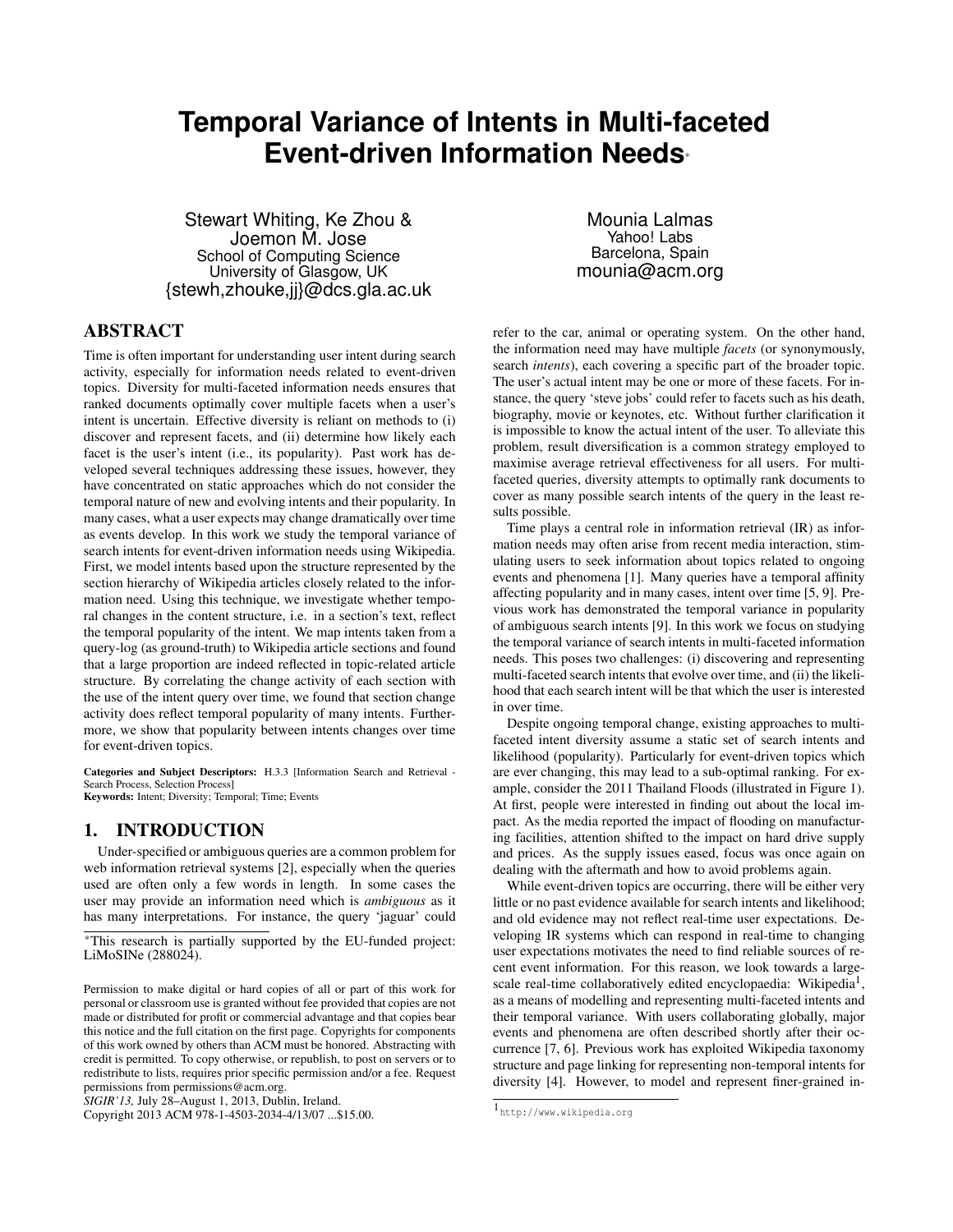tents of event-driven information needs, we propose to exploit the structure of sections contained in articles related to the information need. Furthermore, based on the conjecture that sections which change frequently are popular, we posit that the change activity of a section reflects its likelihood as a search intent. Henceforth, we motivate two research questions for this paper:

RQ1. Does Wikipedia article structure reflect the search intents for multi-faceted queries (i.e. Do sections/subsections each reflect an intent)?

RQ2. Does the evolution of an article (i.e., sections being created, changed, etc.) reflect intent popularity over time?

Our contribution is three-fold: to the best of our knowledge, this is a first attempt to (i) investigate diversity for event-driven queries, (ii) use the stream of Wikipedia article changes to investigate temporal intent variance for event-driven queries<sup>2</sup>, and (iii) quantify temporal variance between a set of search intents for a topic.

# 2. RELATED WORK

Recent IR research has investigated "diversity-based", or, "subtopic" retrieval approaches for modelling user search intents during search tasks [3, 8], where ambiguity or multi-faceted information needs cause relevance uncertainty. An intent-diversified result ranking can be created by interleaving documents sampled from possible search intents, with the importance of each intent indicated by several features such as prior search intent click-through rate or original document relevance. Although the temporal variance of multi-faceted intents and their popularity has been acknowledged [5], little work has quantitatively studied the temporal variability of multi-faceted intents, assuming they maintain static over time.

The implications of time and temporality has been studied in many IR problems. Adar at al. [1] quantitatively studied the temporal correlation of topics appearing across different media (e.g. blogs, news and television listings) and search engines as interest in ongoing events and phenomena spreads. Kulkarni et al. [5] conclude that many web search queries and relevant documents are influenced by a periodic or real-time event-driven temporal dimension. Repeatedly sourced relevance judgements suggest temporally-sensitive information needs and query intent, as a consequence of events. In past work [9], we studied the temporal variability inherent in many ambiguous information needs, and simulated the effect on diversity evaluation. In this work, we aim to observe how multi-faceted search intents also vary over time.

Wikipedia article editing activity and page view streams have seen interest in recent event detection and tracking work [6, 7]. Hu at al. [4] utilised Wikipedia taxonomy, article link structure and entire articles to statically represent the most likely intents for any information need.

## 3. RQ1: REPRESENTING INTENTS

To address our research questions, we must first represent multifaceted search intents so that we can evaluate Wikipedia-derived intents (i.e. those appearing in Wikipedia article section structure) against ground-truth search intents.

As we are studying events following their occurrence, for simplicity at this stage we assume that all ground-truth search intents are present during the event. Later, in Section 4 we investigate search intent popularity over time.

We select a set of 20 event-driven queries/topics to test our hypothesis, outlined in Section 3.1. In Section 3.2 we describe how to obtain the ground-truth of possible search intents. Further, in Section 3.3 we describe our methodology for assessing the matches between ground-truth search intents and Wikipedia article sections. Finally, in Section 3.4 we present results of representing search intents using Wikipedia sections.

#### 3.1 Queries

We select two categories of event-driven queries for testing our hypothesis, related to significant events between January 2010 and December 2012. 4 individuals were asked to identify major events in the Wikipedia 2011-2012 News pages<sup>3</sup>, and provide the query they would use to find general information on the event. From this pool of events and queries we selected two sets of 10 topics based on the following characteristics.

All topics are themselves an event, with each having a central descriptive Wikipedia article. Topics 1-10 are relatively short events (e.g., severe weather or a shooting), which have most temporal interest between 1 to 14 days. In contrast, topics 11-20 are prolonged events which happen over many weeks, months or even years (e.g., the Libya Intervention). Often these longer events are composed of many facets, concerning different people, places and interaction over time<sup>4</sup>. Two example categorised queries with their multifaceted intents are presented in Table 1. The underlying reason to

Table 1: Example short- and long-term event-driven queries, along with their multiple facets (obtained from Google Related Searches).

| Query (topic)                                       | Facets (from query-log)                                                                                                                                                                                                                              |
|-----------------------------------------------------|------------------------------------------------------------------------------------------------------------------------------------------------------------------------------------------------------------------------------------------------------|
| Eviafjallajokull<br>Short-term<br>$(Topics 1-10)$   | eyjafjallajokull effects, eyjafjallajokull facts, eyjafjalla-<br>jokull volcano webcam, how to pronounce eviafjalla-<br>jokull, eyjafjallajokull bbc, eyjafjallajokull case study                                                                    |
| Libya Intervention<br>Long-term<br>$(Topics 11-20)$ | liby intervention responsibility to protect, liby a inter-<br>vention poll, libya intervention debate, libya intervention<br>timeline, libya intervention nato, libya intervention legal-<br>ity, libya intervention oil, libya intervention success |

choose these two categories of queries is to reflect events with different temporal characteristics, particularly for investigating RQ2 in Section 4.

# 3.2 Search Intents

We first obtain the ground-truth of search intents for each eventdriven query. For large-scale commercial search engines, the ground-truth of intents should be based on a large number of users. Since we do not have a query-log, we instead propose an approach to derive intent ground-truth using features provided by a commercial search engine, i.e. Google. We examined the suggestions provided by Google Query Auto-Completion, Google Related Searches and Google Trends Related Searches. To select the best source, we define the criteria as follows: (i) the source should cover a variety of diverse intents/facets of an event, and (ii) it should cover the most popular intents/facets so that temporal statistics can be obtained. Based on our observation, we believe that the queries suggested by Google Related Search met our criteria and therefore we chose this as the ground-truth. Google Auto-Completion and Google Trends Related Searches data either over-reward tail queries or do not cover multiple diverse facets. An example of ground-truth facets obtained in this way is shown in Table 1.

#### 3.3 Intent Matching and Assessments

To establish which ground-truth search intents are reflected by Wikipedia article sections, we attempt to match each ground-truth

<sup>&</sup>lt;sup>2</sup>Note that the methodology used within this paper can also be applied to general, non-event driven queries. We leave broader query categories to future work.

<sup>3</sup> http://en.wikipedia.org/wiki/[2010|2011|2012]

<sup>&</sup>lt;sup>4</sup>In this work we do not investigate seasonal event-driven queries such as Christmas. We are interested in events that are harder to predict given a lack of past evidence.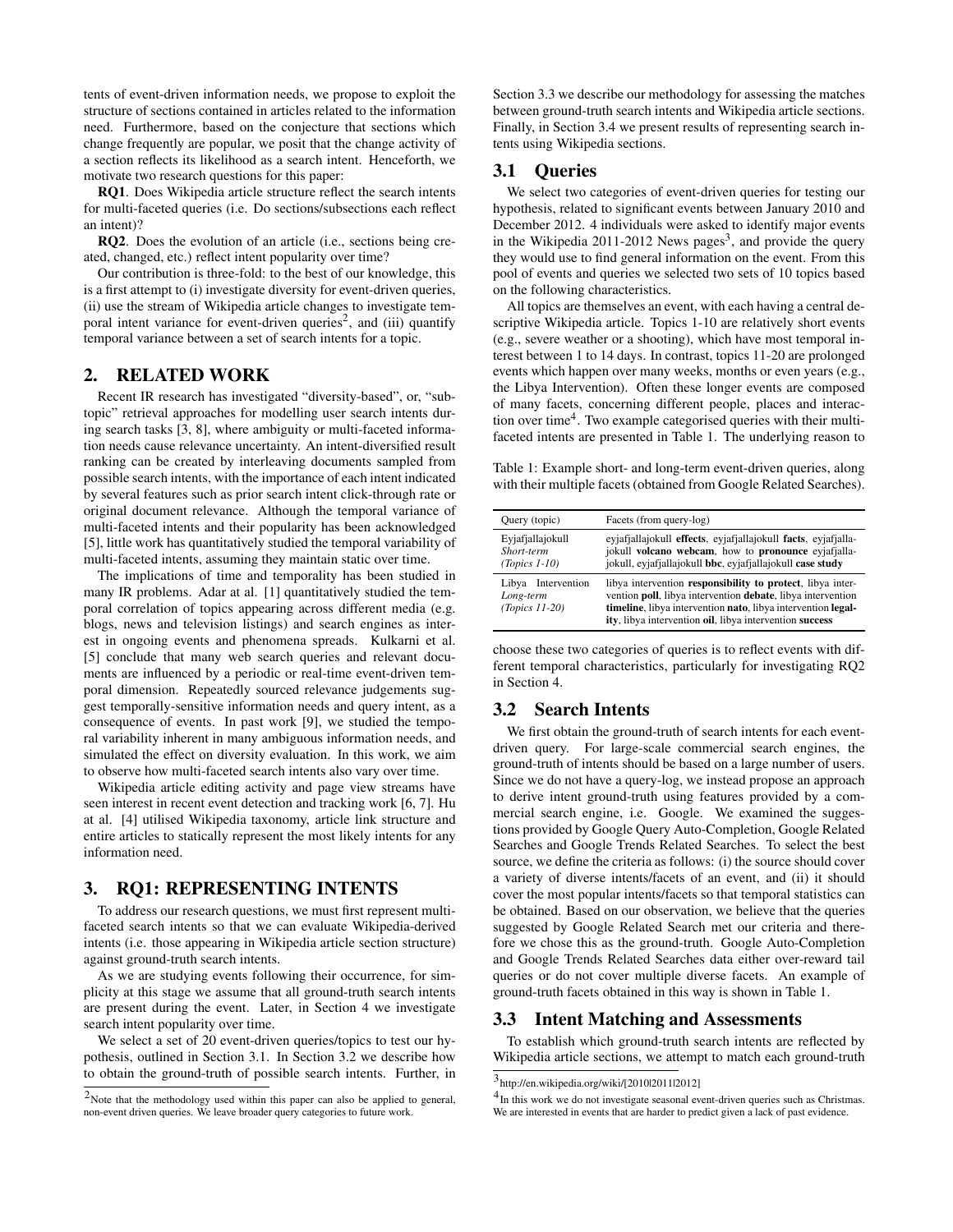intent to a possible section and furthermore, assess the match strength. This consists of several steps: (i) *Event Article Identification*: identifying multiple Wikipedia articles that are most related to event-driven topics, (ii) *Section-Intent Automatic Matching*: retrieving sections from the articles identified above, that might match the intents (for further assessments), and (iii) *Match Assessments*: assessing match strength between retrieved sections and search intents. We illustrate each step in detail as below.

Event Article Identification. Before listing all the candidate sections that can be potentially matched to the search intents, the set of Wikipedia articles most related to each event-driven topic, {*Atopic*}, must be identified. Major events are typically represented by a central article (e.g. 'Occupy Movement'), with related articles detailing substantial aspects such as 'Reactions to the Occupy Movement', 'Occupy Movement in the United States' and 'Occupy Canada'. As this work concentrates on a small number of topics we manually identified related articles as those linked from the central article via 'See also:' and 'Main article:' references, although past work has proposed automatic methods [4].

Section-Intent Auto-Matching. We posit that a search intent is reflected by one or more sections (or, subsections) contained in {*Atopic*}. For example, the 'Occupy Movement' article has sections including 'background', 'we are the 99%', 'goals', 'methods', and 'protests' (with a subsection for each participating country). Despite the hierarchical nested structure of Wikipedia sections, to avoid complexity we employ a flat section structure. Hierarchy is particularly challenging for Wikipedia articles as it will change dramatically over time. As such, we leave this issue open for further work. Matching was performed semi-automatically. To begin, we took each ground-truth search intent and extracted the intent key terms and automatically retrieved up to three sections from {*Atopic*} which most contained the term in their header title or text. For example, for the search intent 'libya intervention oil', we identified sections referring to the word 'oil'.

Match Assessments. With the large pool of potentially matched sections retrieved by the system described above, two separate individuals were asked to annotate the extent to which each section reflected the intent. Assessments were made in three grades: either a *hard* match (i.e., section is entirely about the intent), *soft* match (i.e., loosely related) or *no* match. To prepare the final ground-truth intent and Wikipedia section matches, annotation conflicts were resolved by choosing the lower of the two labels (e.g., a 'strong' and 'weak' were resolved to 'weak').

#### 3.4 Evaluation

To evaluate the effectiveness of search intent representation in Wikipedia article sections against the ground-truth, we report *Recallwiki* (i.e., # intents that Wikipedia covers / # total intents). It is calculated per-topic, however we report the average.

In Table 2, we can observe that Wikipedia sections substantially reflect user's search intents as it has high *Recallwiki* for both hard  $(0.68)$  and soft  $(0.87)$  assessments, which answers our **RQ1**. From close examination, the search intents without coverage are generally intents that are related to a specific resource (e.g. "bbc"), or generic type of information (e.g. "jokes"), and so are missing from Wikipedia. These search intents are less likely to have a significant temporal variance as they refer to generic facets common to many event-driven topics.

#### 4. RQ2: TEMPORAL INTENT VARIANCE

In the previous section we evaluated representing multi-faceted search intents with Wikipedia article structure. In this section, we observe how the temporal variance in search intent popularity is re-

Table 2: *Recallwiki* of soft and hard matched intents, for topics 1-20 (All), 1-10, and 11-20.

|               | Soft       | Hard            |
|---------------|------------|-----------------|
| <b>Topics</b> | Recallwiki | $Recall_{with}$ |
| All           | 0.89       | 0.68            |
| $1 - 10$      | 0.87       | 0.64            |
| $11 - 20$     | 0.92       | 0.72            |



Figure 1: Temporal popularity from 2011-09-18 for two search intents of the Thailand Floods. Each time-series was normalised (maintaining magnitude) and exponentially smoothed ( $\alpha = 0.35$ ).

flected by section change activity in Wikipedia. In Sections 4.1 and 4.2, we compare the ground-truth temporal popularity of a search intent (obtained from the query-log) to the temporal volume of changes made to the intent representation in Wikipedia, i.e., the frequency of changes made to the text content in the article section. Furthermore, we quantify the extent to which all search intents for a topic vary in popularity over time.

### 4.1 Experiment

Comparing the temporal variance of ground-truth search intents and Wikipedia article sections requires comparable time-series of query volume and section change activity.

Ground-truth. Query-logs capture the popularity of facets over time [5]. As we do not have our own large-scale query-log we rely on the temporal query volume data provided by Google Trends<sup>5</sup> as the ground-truth temporal popularity for each ground-truth search intent query. An example of this is shown in Figure 1.

In Wikipedia. Temporal changes of Wikipedia article sections can be obtained by comparing contiguous Wikipedia article revisions. The stream of changed sections can be mined from the stream of article revision text. Standard diff and patch operations identify locations of text changes between adjacent revisions. Each change can in turn be resolved to a specific section by seeking its nearest parent section title header.

Section structure (e.g. section presence and hierarchy) is constantly evolving during collaborative editing. In some cases, this poses challenges for identifying the relevant section for a text change. We leave the issues raised by this to future work.

Evaluation. To compare the ground-truth intent query popularity and Wikipedia article section change activity, we aggregate the noisy continuous stream of data points using temporal buckets to group each time-series into a lower-dimensional series. Each new data point represents an *N* day period (where  $N = 1, 7, 14$  days).

<sup>5</sup> http://www.google.com/trends